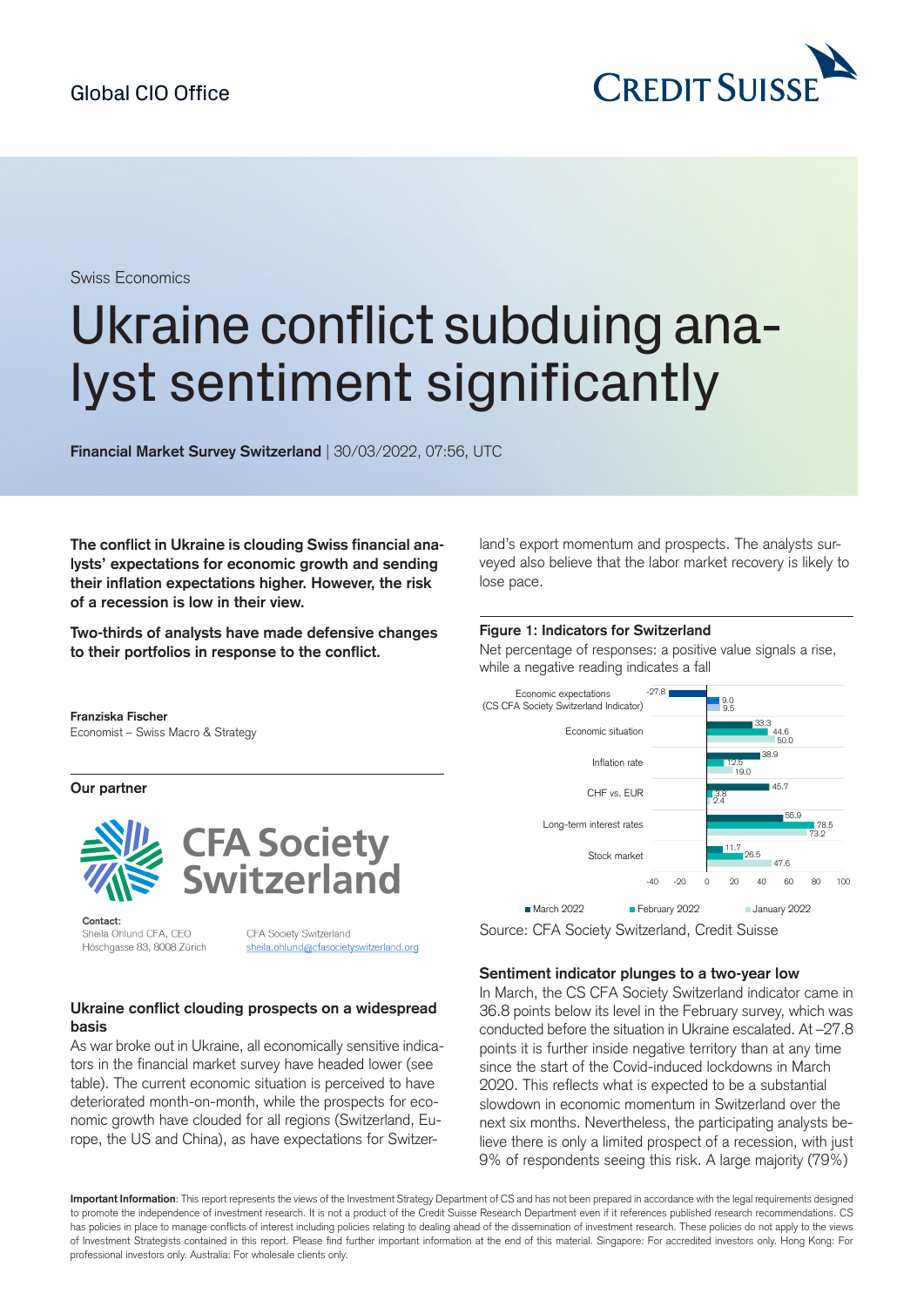expect weaker, but still positive economic growth (see figure 4). The analysts take a more pessimistic view of prospects for the Eurozone, with two-thirds of those surveyed anticipating an economic downturn over the next six months, and as many as one in five thinking it likely that the euro area will fall into recession.

#### **Analysts expect another inflationary shock**

The responses from financial analysts also reflect the inflationary shock sparked by the war. Some 60% of those surveyed – one-fifth more than in the prior month – expect inflation to keep rising in Switzerland, the Eurozone and the US. A fall in inflation later on this year has now become less likely in the analysts' view as a result of the armed conflict. However, this forecast does not translate directly into the respondents' interest rate expectations. On the contrary, one-fifth of analysts have now ditched their previous expectation that the European Central Bank (ECB) or the Swiss National Bank (SNB) will hike interest rates in the next six months.

# **Figure 2: Long-term inflation forecasts**

What is your forecast for Switzerland's annual rate of inflation five years from now?



# **Long-term inflation expectations at a nine-year high**

The financial analysts' long-term inflation expectations (i.e. for the next three to five years) have also risen. The point forecast has climbed from 1.30 to 1.66% since the last survey, while the mass of distribution of responses has also shifted upwards (see figure 2). The analysts surveyed now put the likelihood that inflation could overshoot the SNB's target range over the long term at 29%, a level that was last reached in June 2013.

#### **Figure 3: Long-term growth forecasts**

What is your forecast for Switzerland's annual rate of economic growth in the next three to five years?

Probability in % for each interval



Source: CFA Society Switzerland, Credit Suisse

#### **No material change to growth forecasts**

The Ukraine conflict has slightly pushed down the mass of distribution for the long-term growth forecast (see figure 3). implying that the analysts consider the conflict moderately negative for Switzerland's potential growth. Compared to the situation before war broke out, the prospect of gross domestic product (GDP) reaching growth rates in excess of 2% in three to five years has become less likely according to the analysts, with a growth rate of 1–2% forecast at a probability of almost 50%. The analysts' point forecast has remained more or less unchanged for a year, fluctuating only slightly around the 1.8% mark.

## 3 How do you estimate the impact on GDP growth? **Figure 4: Special questions on the Ukraine conflict**



Source: CFA Society Switzerland, Credit Suisse

# **Special question: reaction to Ukraine conflict**

We asked the participants about the impact of the Ukraine conflict in a series of special questions. The situation's high market-moving potential is reflected by the analysts' deteriorating equity market forecasts which have dropped to an alltime low for the EuroStoxx 50 index. Moreover, their responses regarding investment decisions also show a clear shift towards a more defensive stance. An overriding majority of three-quarters of the analysts have adjusted their portfolios in reaction to the escalating conflict. One-third have changed the regional bias of their equity positions, for example by re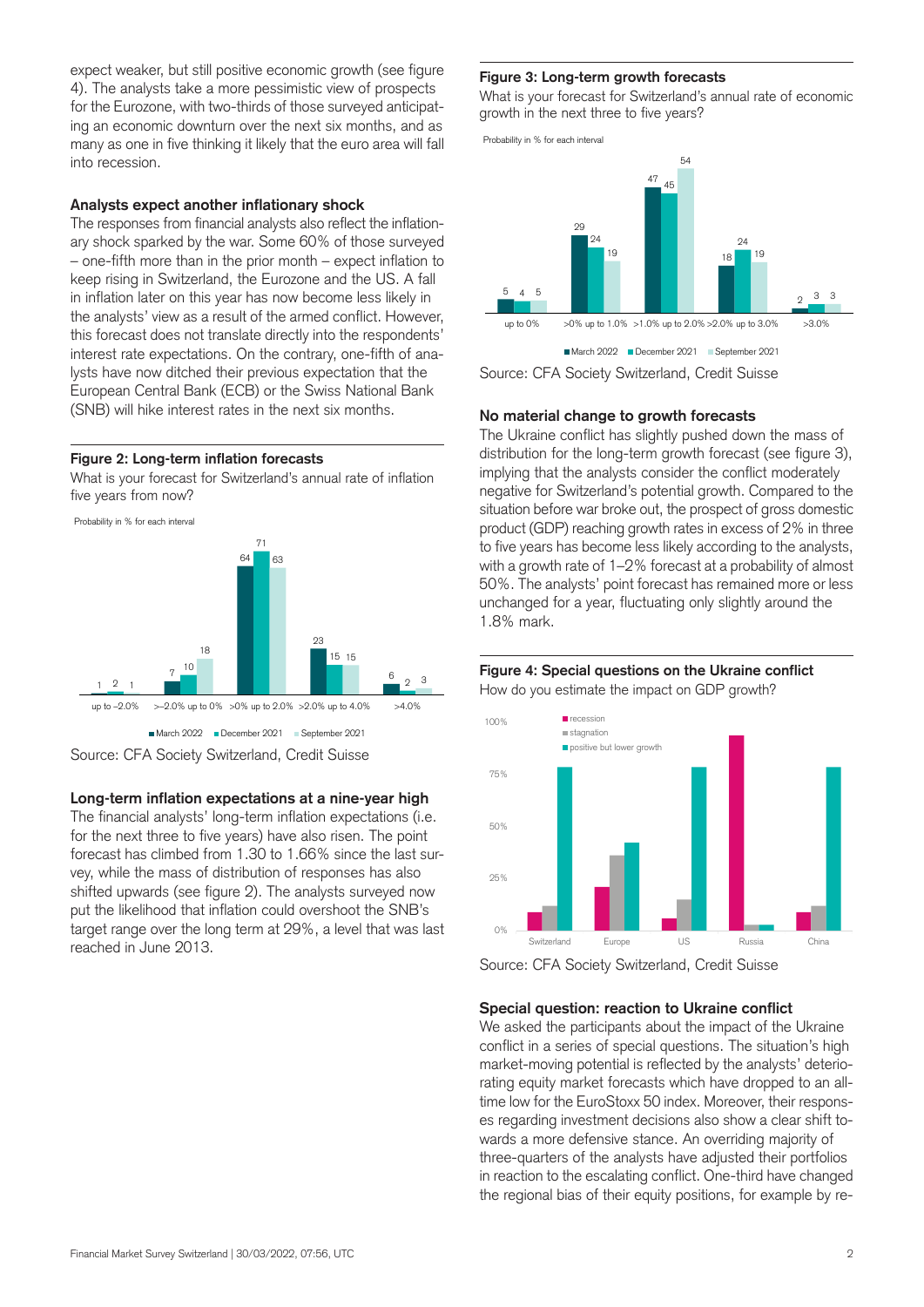ducing exposure to Russia or Europe, while one-quarter have scaled back their entire equity allocations. The third most frequently cited option is an increase in the commodity allocation. Moreover, 70% of the survey participants are considering longer-term changes to their portfolios going forward in reaction to the crisis.

The analysts seem to be less pessimistic about the long-term repercussions on the economy and do not expect any drastic declines in growth for Switzerland, the US or China. More than three-quarters of the participants still forecast positive (albeit softer) economic growth in these regions (see figure 4). The prospects for the eurozone are less clear, as reflected by the broader distribution of the responses. The analysts see a greater risk of recession and stagnation in this region. However, there is unanimous agreement on the outlook for the Russian economy given the sanctions and isolation imposed by other countries, with virtually all participants expecting Russia to fall into recession, which should also last for more than a year according to 70% of the respondents.

The CFA Society Switzerland and Credit Suisse have been conducting the Financial Market Survey Switzerland (a monthly survey of financial analysts) since January 2017. Detailed results of the survey conducted between 17 and 23 March 2022, involving the participation of 36 analysts from the Swiss financial sector, are published here.

(28/03/2022)

#### **Financial Market Survey Switzerland by Credit Suisse and CFA Society Switzerland: March 2022 results**

| <b>Current economic situation</b>                  | good       | $+/-$   | normal    | $+/-$   | poor       | $+/-$   | balance | $+/-$   |
|----------------------------------------------------|------------|---------|-----------|---------|------------|---------|---------|---------|
| Switzerland                                        | 44.4       | $-5.6$  | 44.4      | $-0.2$  | 11.1       | 5.7     | 33.3    | $-11.3$ |
| Eurozone                                           | 27.8       | $-7.9$  | 58.3      | 4.7     | 13.9       | 3.2     | 13.9    | $-11.1$ |
| <b>USA</b>                                         | 52.8       | 4.6     | 44.4      | $-3.8$  | 2.8        | $-0.8$  | 50.0    | 5.4     |
| China                                              | 2.9        | $-8.0$  | 77.1      | 6.2     | 20.0       | 1.8     | $-17.1$ | $-9.8$  |
| <b>Economic expectations</b>                       | improve    |         | no change |         | worsen     |         | balance |         |
| Switzerland (CS CFA Society Switzerland Indicator) | 13.9       | $-16.5$ | 44.4      | $-3.8$  | 41.7       | 20.3    | $-27.8$ | $-36.8$ |
| Eurozone                                           | 17.1       | $-15.6$ | 17.1      | $-26.5$ | 65.7       | 42.1    | $-48.6$ | $-57.7$ |
| <b>USA</b>                                         | 16.7       | $-10.1$ | 33.3      | $-11.3$ | 50.0       | 21.4    | $-33.3$ | $-31.5$ |
| China                                              | 23.5       | $-19.1$ | 50.0      | 3.7     | 26.5       | 15.4    | $-3.0$  | $-34.5$ |
| Inflation rate                                     | increase   |         | no change |         | decrease   |         | balance |         |
| Switzerland                                        | 58.3       | 22.6    | 22.2      | $-18.9$ | 19.4       | $-3.8$  | 38.9    | 26.4    |
| Eurozone                                           | 61.1       | 23.6    | 16.7      | $-6.5$  | 22.2       | $-17.1$ | 38.9    | 40.7    |
| <b>USA</b>                                         | 55.6       | 22.9    | 22.2      | 7.7     | 22.2       | $-30.5$ | 33.4    | 53.4    |
| Other economic indicators for Switzerland          | increase   |         | no change |         | decrease   |         | balance |         |
| Export momentum (situation)                        | 25.8       | $-8.2$  | 67.7      | 3.9     | 6.5        | 4.4     | 19.3    | $-12.6$ |
| Export momentum (expectations)                     | 6.2        | $-19.3$ | 46.9      | $-10.5$ | 46.9       | 29.9    | $-40.7$ | $-49.2$ |
| Unemployment rate                                  | 21.2       | 15.3    | 66.7      | 9.8     | 12.1       | $-25.2$ | 9.1     | 40.5    |
| Short-term interest rates                          | increase   |         | no change |         | decrease   |         | balance |         |
| Switzerland                                        | 29.4       | $-12.6$ | 70.6      | 14.6    | 0.0        | $-2.0$  | 29.4    | $-10.6$ |
| Eurozone                                           | 48.6       | $-11.4$ | 51.4      | 13.4    | 0.0        | $-2.0$  | 48.6    | $-9.4$  |
| <b>USA</b>                                         | 97.1       | 9.1     | 2.9       | $-9.1$  | 0.0        | 0.0     | 97.1    | 9.1     |
| Short-term interest rate spread                    | increase   |         | no change |         | decrease   |         | balance |         |
| Eurozone - Switzerland                             | 31.2       | $-7.1$  | 68.8      | 7.1     | 0.0        | 0.0     | 31.2    | $-7.1$  |
| Long-term interest rates                           | increase   |         | no change |         | decrease   |         | balance |         |
| Switzerland                                        | 61.8       | $-20.6$ | 32.4      | 18.7    | 5.9        | 2.0     | 55.9    | $-22.6$ |
| Germany                                            | 66.7       | $-21.5$ | 30.3      | 22.5    | 3.0        | $-0.9$  | 63.7    | $-20.6$ |
| <b>USA</b>                                         | 71.4       | $-11.0$ | 25.7      | 12.0    | 2.9        | $-1.0$  | 68.5    | $-10.0$ |
| Long-term interest rate spread                     | increase   |         | no change |         | decrease   |         | balance |         |
| Germany - Switzerland                              | 22.6       | $-9.3$  | 77.4      | 13.6    | 0.0        | $-4.3$  | 22.6    | $-5.0$  |
| Share price                                        | increase   |         | no change |         | decrease   |         | balance |         |
| SMI (Switzerland)                                  | 44.1       | $-2.8$  | 23.5      | $-9.2$  | 32.4       | 12.0    | 11.7    | $-14.8$ |
| EuroStoxx 50 (Eurozone)                            | 35.3       | $-13.7$ | 32.4      | 5.9     | 32.4       | 7.9     | 2.9     | $-21.6$ |
| S&P (USA)                                          | 41.2       | $-0.8$  | 26.5      | $-7.5$  | 32.4       | 8.4     | 8.8     | $-9.2$  |
| Swiss franc exchange rate versus                   | appreciate |         | no change |         | depreciate |         | balance |         |
| <b>EUR</b>                                         | 48.6       | 19.8    | 48.6      | 2.4     | 2.9        | $-22.1$ | 45.7    | 41.9    |
| <b>USD</b>                                         | 37.1       | 6.3     | 51.4      | 3.3     | 11.4       | $-9.8$  | 25.7    | 16.1    |
| <b>Commodities</b>                                 | increase   |         | no change |         | decrease   |         | balance |         |
| Oil (North Sea Brent)                              | 33.3       | 1.3     | 21.2      | $-4.8$  | 45.5       | 3.5     | $-12.2$ | $-2.2$  |
| Gold (per ounce)                                   | 48.4       | 4.0     | 25.8      | $-5.3$  | 25.8       | 1.4     | 22.6    | 2.6     |

Note: 36 analysts participated in the Financial Market Survey Switzerland for March from 17 to 23 March 2022. Analysts were asked about their expectations for the next six months. The numbers displayed are percentages. The balances represent the difference between the positive and negative shares of responses. Source: CFA Society Switzerland, Credit Suisse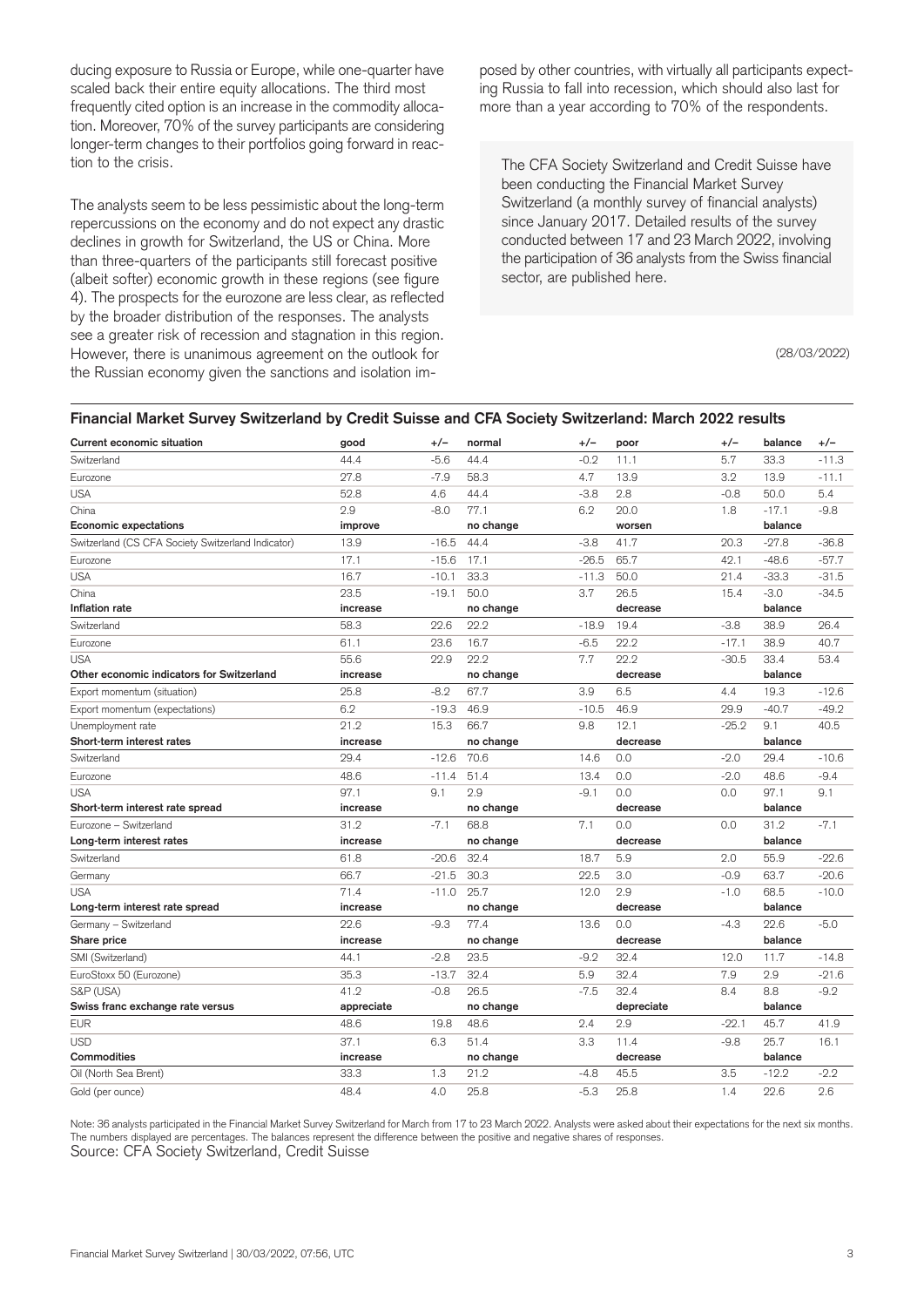## **Risk warning**

Every investment involves risk, especially with regard to fluctuations in value and return. If an investment is denominated in a currency other than your base currency, changes in the rate of exchange may have an adverse effect on value, price or income.

This document may include information on investments that involve special risks. You should seek the advice of your independent financial advisor prior to taking any investment decisions based on this document or for any necessary explanation of its contents. Further information is also available in the information brochure "Risks Involved in Trading Financial Instruments" available from the Swiss Bankers Association.

# **Past performance is not an indicator of future performance. Performance can be affected by commissions, fees or other charges as well as exchange rate fluctuations.**

# **Financial market risks**

Historical returns and financial market scenarios are no reliable indicators of future performance. The price and value of investments mentioned and any income that might accrue could fall or rise or fluctuate. You should consult with such advisor(s) as you consider necessary to assist you in making these determinations.

Investments may have no public market or only a restricted secondary market. Where a secondary market exists, it is not possible to predict the price at which investments will trade in the market or whether such market will be liquid or illiquid.

#### **Emerging markets**

Where this document relates to emerging markets, you should be aware that there are uncertainties and risks associated with investments and transactions in various types of investments of, or related or linked to, issuers and obligors incorporated, based or principally engaged in business in emerging markets countries. Investments related to emerging markets countries may be considered speculative, and their prices will be much more volatile than those in the more developed countries of the world. Investments in emerging markets investments should be made only by sophisticated investors or experienced professionals who have independent knowledge of the relevant markets, are able to consider and weigh the various risks presented by such investments, and have the financial resources necessary to bear the substantial risk of loss of investment in such investments. It is your responsibility to manage the risks which arise as a result of investing in emerging markets investments and the allocation of assets in your portfolio. You should seek advice from your own advisers with regard to the various risks and factors to be considered when investing in an emerging markets investment.

#### **Alternative investments**

Hedge funds are not subject to the numerous investor protection regulations that apply to regulated authorized collective investments and hedge fund managers are largely unregulated.

Hedge funds are not limited to any particular investment discipline or trading strategy, and seek to profit in all kinds of markets by using leverage, derivatives, and complex speculative investment strategies that may increase the risk of investment loss.

Commodity transactions carry a high degree of risk, including the loss of the entire investment, and may not be suitable for many private investors. The performance of such investments depends on unpredictable factors such as natural catastrophes, climate influences, hauling capacities, political unrest, seasonal fluctuations and strong influences of rolling-forward, particularly in futures and indices.

Investors in real estate are exposed to liquidity, foreign currency and other risks, including cyclical risk, rental and local market risk as well as environmental risk, and changes to the legal situation.

# **Private Equity**

Private Equity (hereafter "PE") means private equity capital investment in companies that are not traded publicly (i.e. are not listed on a stock exchange), they are complex, usually illiquid and long-lasting. Investments in a PE fund generally involve a significant degree of financial and/or business risk. Investments in private equity funds are not principal-protected nor guaranteed. Investors will be required to meet capital calls of investments over an extended period of time. Failure to do so may traditionally result in the forfeiture of a portion or the entirety of the capital account, forego any future income or gains on investments made prior to such default and among other things, lose any rights to participate in future investments or forced to sell their investments at a very low price, much lower than secondary market valuations. Companies or funds may be highly leveraged and therefore may be more sensitive to adverse business and/or financial developments or economic factors. Such investments may face intense competition, changing business or economic conditions or other developments that may adversely affect their performance.

#### **Interest rate and credit risks**

The retention of value of a bond is dependent on the creditworthiness of the Issuer and/or Guarantor (as applicable), which may change over the term of the bond. In the event of default by the Issuer and/or Guarantor of the bond, the bond or any income derived from it is not guaranteed and you may get back none of, or less than, what was originally invested.

#### **Investment Strategy Department**

Investment Strategists are responsible for multi-asset class strategy formation and subsequent implementation in CS's discretionary and advisory businesses. If shown, Model Portfolios are provided for illustrative purposes only. Your asset allocation, portfolio weightings and performance may look significantly different based on your particular circumstances and risk tolerance. Opinions and views of Investment Strategists may be different from those expressed by other Departments at CS. Investment Strategist views may change at any time without notice and with no obligation to update. CS is under no obligation to ensure that such updates are brought to your attention.From time to time, Investment Strategists may reference previously published Research articles, including recommendations and rating changes collated in the form of lists. The recommendations contained herein are extracts and/or references to previously published recommendations by Credit Suisse Research. For equities, this relates to the respective Company Note or Company Sum- mary of the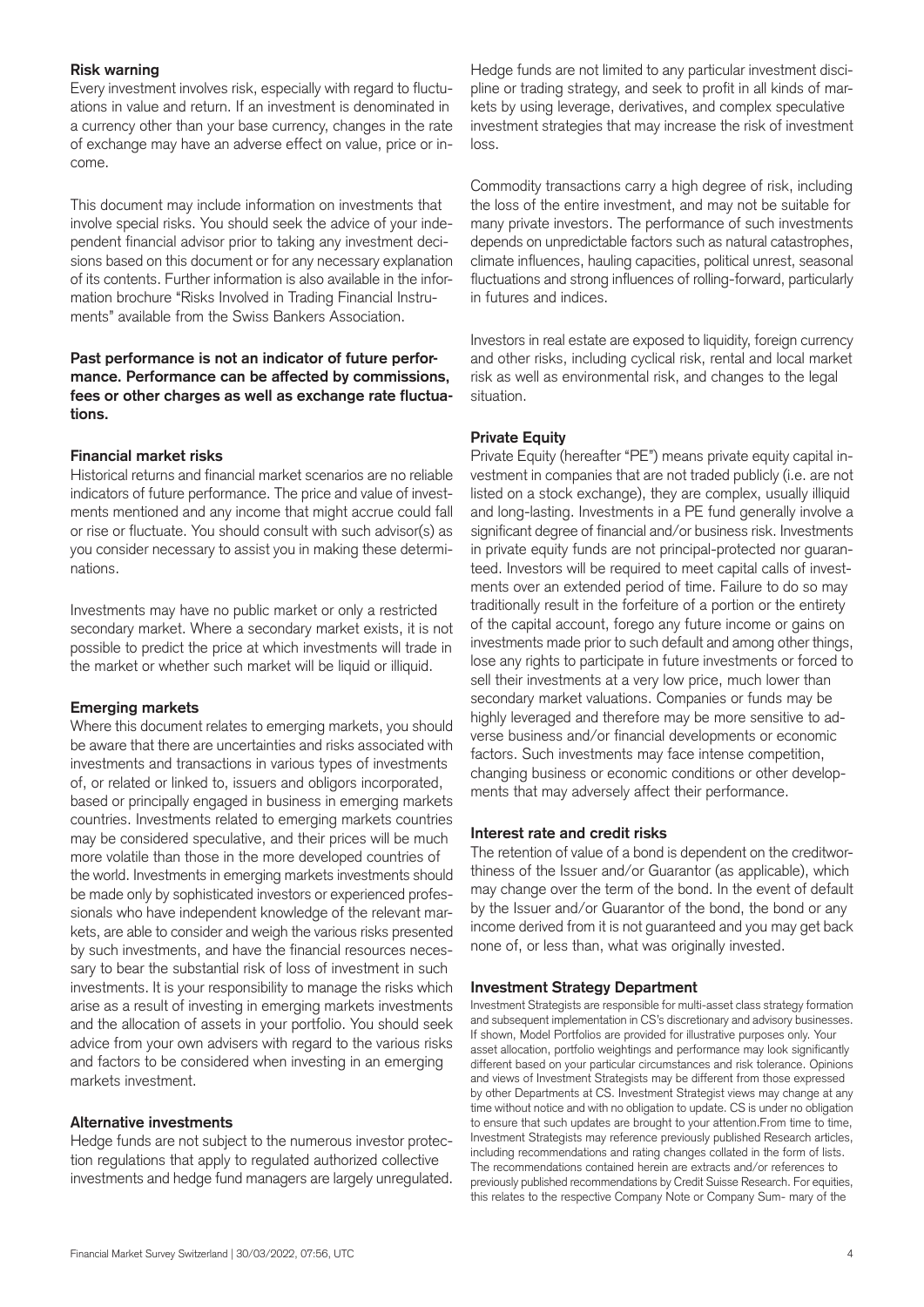issuer. Recommendations for bonds can be found within the re- spective Research Alert (bonds) publication or Institutional Research Flash/Alert– Credit Update Switzerland. These items are available on request or via online banking. Disclosures are available from

<https://www.credit-suisse.com/disclosure>

#### **Global disclaimer / Important information**

The information provided herein constitutes marketing material; it is not investment research.This document is not directed to, or intended for distribution to or use by, any person or entity who is a citizen or resident of or located in any locality, state, country or other jurisdiction where such distribution, publication, availability or use would be contrary to law or regulation or which would subject CS to any registration or licensing requirement within such jurisdiction.References in this report to CS include Credit Suisse AG, the Swiss bank, its subsidiaries and affiliates. For more information on our structure, please use the following link:

<https://www.credit-suisse.com>

#### **NO DISTRIBUTION, SOLICITATION, OR ADVICE:**

This document is provided for information and illustrative purposes and is intended for your use only. It is not a solicitation, offer or recommendation to buy or sell any security or other financial instrument. Any information including facts, opinions or quotations, may be condensed or summarized and is expressed as of the date of writing. The information contained in this document has been provided as a general market commentary only and does not constitute any form of regulated investment research financial advice, legal, tax or other regulated service. It does not take into account the financial objectives, situation or needs of any persons, which are necessary considerations before making any investment decision. You should seek the advice of your independent financial advisor prior to taking any investment decisions based on this document or for any necessary explanation of its contents. This document is intended only to provide observations and views of CS at the date of writing, regardless of the date on which you receive or access the information. Observations and views contained in this document may be different from those expressed by other Departments at CS and may change at any time without notice and with no obligation to update. CS is under no obligation to ensure that such updates are brought to your attention. FORECASTS & ESTIMATES: Past performance should not be taken as an indication or guarantee of future performance, and no repre- sentation or warranty, express or implied, is made regarding future performance. To the extent that this report contains statements about future performance, such statements are forward looking and subject to a number of risks and uncertainties. Unless indicated to the contrary, all figures are unaudited. All valuations mentioned herein are subject to CS valuation policies and procedures. CONFLICTS: CS reserves the right to remedy any errors that may be present in this report. CS, its affiliates and/or their employees may have a position or holding, or other material interest or effect transactions in any securities mentioned or options thereon, or other investments related thereto and from time to time may add to or dispose of such investments. CS may be providing, or have provided within the previous 12 months, significant advice or investment services in relation to the investments listed in this report or a related investment to any company or issuer mentioned. Some investments referred to in this report will be offered by a single entity or an associate of CS or CS may be the only market maker in such investments. CS is involved in many businesses that relate to companies mentioned in this report. These businesses include specialized trading, risk arbitrage, market making, and other proprietary trading. TAX: Nothing in this report constitutes investment, legal, accounting or tax advice. CS does not advise on the tax consequences of investments and you are advised to contact an independent tax advisor. The levels and basis of taxation are dependent on individual circumstances and are subject to change. SOURCES: Information and opinions presented in this report have been obtained or derived from sources which in the opinion of CS are reliable, but CS makes no representation as to their accuracy or completeness. CS accepts no liability for a loss arising from the use of this report. WEBSITES: This report may provide the addresses of, or contain hyperlinks to, websites. Except to the extent to which the report refers to website material of CS, CS has not reviewed the linked site and takes no responsibility for the content contained therein. Such address or hyperlink (including addresses or hyperlinks to CS's own website material) is provided solely for your convenience and information and the content of the linked site does not in any way form part of this report. Accessing such website or following such link through this report or CS's website shall be at your own risk.

DATA PRIVACY: Your Personal Data will be processed in accordance with the Credit Suisse privacy statement accessible at your domicile through the official Credit Suisse website

<https://www.credit-suisse.com>

In order to provide you with marketing materials concerning our products and services, Credit Suisse Group AG and its subsidiaries may process your basic Personal Data (i.e. contact details such as name, e-mail address) until you notify us that you no longer wish to receive them. You can opt-out from receiving these materials at any time by informing your Relationship Manager.

#### **Distributing entities**

Except as otherwise specified herein, this report is distributed by Credit Suisse AG, a Swiss bank, authorized and regulated by the Swiss Financial Market Supervisory Authority Bahrain: This report is distributed by Credit Suisse AG, Bahrain Branch, a branch of Credit Suisse AG, Zurich/Switzerland, duly authorized and regulated by the Central Bank of Bahrain (CBB) as an Investment Business Firm Category 2. Related financial services or products are only made available to Accredited Investors, as defined by the CBB, and are not intended for any other persons. The Central Bank of Bahrain has not reviewed, nor has it approved, this document or the marketing of any investment vehicle referred to herein in the Kingdom of Bahrain and is not responsible for the performance of any such investment vehicle. Credit Suisse AG, Bahrain Branch is located at Level 21, East Tower, Bahrain World Trade Centre, Manama, Kingdom of Bahrain. Brazil: This report is distributed in Brazil by Credit Suisse (Brasil) S.A.Corretora de Títulos e Valores Mobiliários or its affiliates.Chile: This report is distributed by Credit Suisse Agencia de Valores (Chile) Limitada, a branch of Credit Suisse AG (incorporated in the Canton of Zurich), regulated by the Chilean Financial Market Commission. Neither the issuer nor the securities have been registered with the Financial Market Commission of Chile (Comisión para el Mercado Financiero) pursuant to Law no. 18.045, the Ley de Mercado de Valores, and regulations thereunder, so they may not be offered or sold publicly in Chile. This document does not constitute an offer of, or an invitation to subscribe for or purchase, the securities in the Republic of Chile, other than to individually identified investors pursuant to a private offering within the meaning of article 4 of the Ley de Mercado de Valores (an offer that is not "addressed to the public in general or to a certain sector or specific group of the public"). DIFC: This information is being distributed by Credit Suisse AG (DIFC Branch). Credit Suisse AG (DIFC Branch) is li- censed and regulated by the Dubai Financial Services Authority ("DFSA"). Related financial services or products are only made available to Professional Clients or Market Counterparties, as defined by the DFSA, and are not intended for any other persons. Credit Suisse AG (DIFC Branch) is located on Level 9 East, The Gate Building, DIFC, Dubai, United Arab Emirates. France: This report is distributed by Credit Suisse (Luxembourg) S.A. Succursale en France (the "France branch") which is a branch of Credit Suisse (Luxembourg) S.A., a duly authorized credit institution in the Grand Duchy of Luxembourg with registered address 5, rue Jean Monnet, L-2180 Luxembourg. The France branch is subject to the prudential supervision of the Luxembourg supervisory authority, the Commission de Surveillance du Secteur Financier (CSSF), and of the French supervisory authorities, the Autorité de Contrôle Prudentiel et de Résolution (ACPR) and the Autorité des Marchés Financiers (AMF). Germany: This report is distributed by Credit Suisse (Deutschland) Aktienge- sellschaft regulated by the Bundesanstalt für Finanzdienstleistungsaufsicht ("BaFin"). Guernsey: This report is distributed by Credit Suisse AG Guernsey Branch, a branch of Credit Suisse AG (incorporated in the Canton of Zurich), with its place of business at Helvetia Court, Les Echelons, South Esplanade, St Peter Port, Guernsey. Credit Suisse AG Guernsey Branch is wholly owned by Credit Suisse AG and is regulated by the Guernsey Financial Services Commission. Copies of the latest audited accounts of Credit Suisse AG are available on request. India: This report is distributed by Credit Suisse Securities (India) Private Limited (CIN no. U67120MH1996PTC104392) regulated by the Securities and Exchange Board of India as Research Analyst (registration no. INH 000001030), as Portfolio Manager (registration no. INP000002478) and as Stock Broker (registration no. INZ000248233), having registered ad- dress at 9th Floor, Ceejay House, Dr. Annie Besant Road, Worli, Mumbai – 400 018, India, T- +91-22 6777 3777. Israel: If distributed by Credit Suisse Financial Services (Israel) Ltd. in Israel: This document is distributed by Credit Suisse Financial Services (Israel) Ltd. Credit Suisse AG, including the services offered in Israel, is not supervised by the Supervisor of Banks at the Bank of Israel, but by the competent banking supervision authority in Switzerland. Credit Suisse Financial Services (Israel) Ltd. is a licensed investment marketer in Israel and thus, its investment marketing activities are supervised by the Israel Securities Authority. Italy: This report is distributed in Italy by Credit Suisse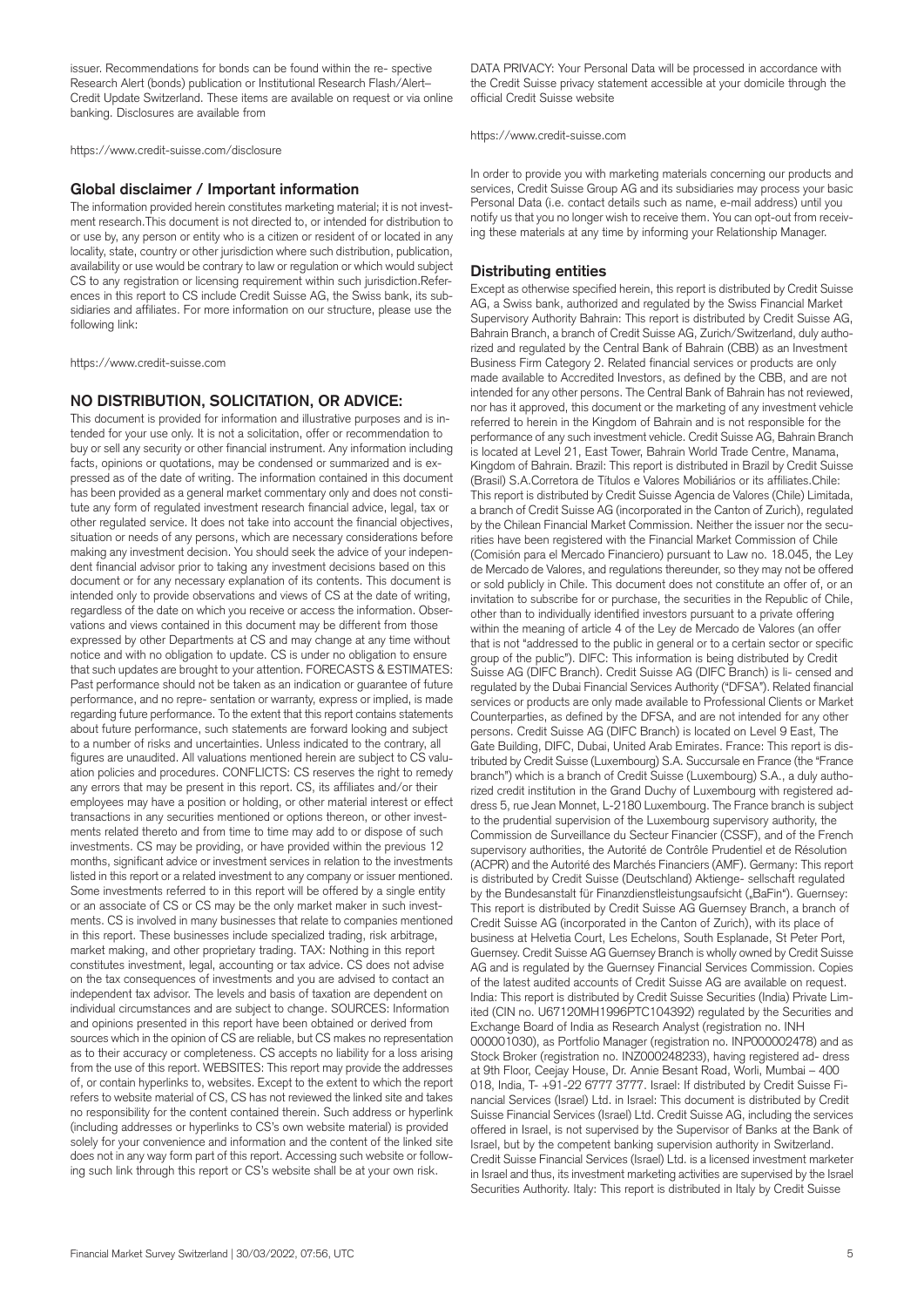(Italy) S.p.A., a bank incorporated and registered under Italian law subject to the supervision andcontrol of Banca d'Italia and CONSOB. Lebanon: This report is distributed by Credit Suisse (Lebanon) Finance SAL ("CSLF"), a financial institution incorporated in Lebanon and regulated by the Central Bank of Lebanon ("CBL") and having a financial institution license number 42. Credit Suisse (Lebanon) Finance SAL is subject to the CBL's laws and circulars as well as the laws and regulations of the Capital Markets Authority of Lebanon ("CMA"). CSLF is a subsidiary of Credit Suisse AG and part of the Credit Suisse Group (CS). The CMA does not accept any responsibility for the content of the information included in this report, including the accuracy or completeness of such information. The liability for the content of this report lies with the issuer, its directors and other persons, such as experts, whose opinions are included in the report with their consent. The CMA has also not assessed the suitability of the investment for any particular investor or type of investor. It is hereby expressly understood and acknowledged that investments in financial markets may involve a high degree of complexity and risk of loss in value and may not be suitable to all investors. The suitability assessment performed by CSLF with respect to this investment will be undertaken based on information that the investor would have provided to CSLF as at the date of such assessment and in accordance with Credit Suisse internal policies and processes. It is understood that the English language will be used in all communication and documentation provided by CS and/or CSLF. By accepting to invest in the product, the investor expressly and irrevocably confirms that he fully understands, and has no objection to the use of the English language. Luxembourg: This report is distributed by Credit Suisse (Luxembourg) S.A., a duly authorizedcredit institution in the Grand Duchy of Luxembourg with registered address5, rue Jean Monnet, L-2180 Luxembourg. Credit Suisse (Luxembourg) S.A.is subject to the prudential supervision of the Luxembourg supervisory authority, the Commission de Surveillance du Secteur Financier (CSSF).Mexico: This document represents the vision of the person who provides his/her services to C. Suisse Asesoría México, S.A. de C.V. ("C. Suisse As- esoría") and/or Banco Credit Suisse (México), S.A., Institución de Banca Múltiple, Grupo Financiero Credit Suisse (México) ("Banco CS") so that both C. Suisse Asesoría and Banco CS reserve the right to change their mind at any time not assuming any liability in this regard. This document is distributed for informational purposes only, and does not imply a personal recommendation or suggestion, nor the invitation to celebrate any operation and does not replace the communication you have with your executive in relation to C. Suisse As- esoría and/or Banco CS prior to taking any investment decision. C. Suisse Asesoría and/or Banco CS does not assume any responsibility for investment decisions based on information contained in the document sent, as the same may not take into account the context of the investment strategy and objectives of particular clients. Prospectus, brochures, investment regimes of investment funds, annual reports or periodic financial information contain all additional useful information for investors. These documents can be obtained free of charge directly from issuers, operators of investment funds, in the Internet page of the stock exchange in which they are listed or through its executive in C. Suisse Asesoría and/or Banco CS. Past performance and the various scenarios of existing markets do not guarantee present or future yields. In the event that the information contained in this document is incomplete, incorrect or unclear, please contact your Executive of C. Suisse Asesoría and/or Banco CS as soon as possible. It is possible that this document may suffer modifications without any responsibility for C. Suisse Asesoría and/or Banco CS. This document is distributed for informational purposes only and is not a substitute for the Operations Reports and/or Account Statements you receive from C. Suisse Asesoría and/or Banco CS in terms of the General Provisions Applicable to Financial Institutions and other Legal Entities that Provide Investment Services issued by the Mexican Banking and Securities Commission ("CNBV"). Given the nature of this document, C. Suisse Asesoría and/or Banco CS does not assume any responsibility derived from the information contained therein. Without prejudice to the fact that the information was obtained from or based on sources believed to be reliable by C. Suisse Asesoría and/or Banco CS, there is no guarantee that the information is either accurate or complete. Banco CS and/or C. Suisse Asesoría does not accept any liability arising from any loss arising from the use of the information contained in the document sent to you. It is recommended that investor make sure that the information provided is in accordance to his/her personal circumstances and investment profile, in relation to any particular legal, regulatory or fiscal situation, or to obtain independent professional advice. C. Suisse Asesoría México, S.A. de C.V. is an investment adviser created in accordance with the Mexican Securities Market Law ("LMV"), registered with the CNBV under the folio number 30070.C. Suisse Asesoría México, S.A. de C.V. is not part of Grupo Financiero Credit Suisse (México), S.A. de C.V., or any other financial group in Mexico.C. Suisse Asesoría México, S.A. de C.V. is not an independent investment adviser as provided by LMV and other applicable regulations due to its direct relationship with Credit Suisse AG, a foreign financial institution, and its indirect relationship with the entities that make up Grupo Financiero Credit Suisse (México),

S.A. de C.V. Netherlands: This report is distributed by Credit Suisse (Luxembourg) S.A., Netherlands Branch (the "Netherlands branch") which is a branch of Credit Suisse (Luxembourg) S.A., a duly authorized credit institution in the Grand Duchy of Luxembourg with registered address 5, rue Jean Monnet, L-2180 Luxembourg. The Netherlands branch is subject to the pru- dential supervision of the Luxembourg supervisory authority, the Commission de Surveillance du Secteur Financier (CSSF), and of the Dutch supervisory authority, De Nederlansche Bank (DNB), and of the Dutch market supervisor, the Autoriteit Financiële Markten (AFM). Portugal: This report is distributed by Credit Suisse (Luxembourg) S.A., Sucursal em Portugal (the "Portugal branch") which is a branch of Credit Suisse (Luxembourg) S.A., a duly authorized credit institution in the Grand Duchy of Luxembourg with registeredaddress 5, rue Jean Monnet, L-2180 Luxembourg. The Portugal branch is subject to the prudential supervision of the Luxembourg supervisory authority, the Commission de Surveillance du Secteur Financier (CSSF), and of the Portuguese supervisory authorities, the Banco de Portugal (BdP) and the Comissão do Mercado dos Valores Mobiliários (CMVM). Qatar: This information has been distributed by Credit Suisse (Qatar) L.L.C., which is duly authorized and regulated by the Qatar Financial Centre Regulatory Authority (QFCRA) under QFC License No. 00005. All related financial products or services will only be available to Eligible Counterparties (as defined by the QFCRA) or Business ustormers (as defined by the QFCRA), including individuals, who have opted to be classified as a Business Customer, with net assets in excess of QR 4 million, and who have sufficient financial knowledge, experience and understanding to participate in such products and/or services. Therefore this information must not be delivered to, or relied on by, any other type of individual. Saudi Arabia: This document is being distributed by Credit Suisse Saudi Arabia (CR Number 1010228645), duly licensed and regulated by the Saudi Arabian Capital Market Authority pursuant to License Number 08104-37 dated 23/03/1429H corresponding to 21/03/2008AD. Credit Suisse Saudi Arabia's principal place of business is at King Fahad Road, Hay Al Mhamadiya, 12361- 6858 Riyadh, Saudi Arabia. Website: <https://www.credit-suisse.com/sa.Under> the Rules on the Offer of Securities and Continuing Obligations this document may not be distributed in the Kingdom except to such persons as are permitted under the Rules on the Offer of Securities and Continuing Obligations issued by the Capital Market Authority. The Capital Market Authority does not make any representation as to the accuracy or completeness of this document, and expressly disclaims any liability whatsoever for any loss arising from, or incurred in reliance upon, any part of this document. Prospective purchasers of the securities offered hereby should conduct their own due diligence on the accuracy of the information relating to the securities. If you do not understand the contents of this document, you should consult an authorised financial advisor. Under the Investment Fund Regulations this document may not be distributed in the Kingdom except to such persons as are permitted under the Investment Fund Regulations issuedby the Capital Market Authority. The Capital Market Authority does not make any representation as to the ac- curacy or completeness of this document, and expressly disclaims any liability whatsoever for any loss arising from, or incurred in reliance upon, any part of this document. Prospective subscribers of the securities offered hereby should conduct their own due diligence on the accuracy of the information relating to the securities. If you do not understand the contents of this documentyou should consult an authorised financial adviser. South Africa: This information is being distributed by Credit Suisse AG which is registered as a financial services provider with the Financial Sector Conduct Authority in South Africa with FSP number 9788 and / or by Credit Suisse (UK) Limited which is registered as a financial services provider with the Financial Sector Conduct Authority in South Africa with FSP number 48779. Spain: This document is a marketing material and is provided by Credit Suisse AG, Sucursal en España, legal entity registered at the Comisión Nacional del Mercado de Valores for information purposes. It is exclusively addressed to the recipient for personal use only and, according to current regulations in force, by no means can it be considered as a security offer, personal investment advice or any general or specific rec- ommendation of products or investment strategies with the aim that you perform any operation. The client shall be deemed responsible, in all cases, for taking whatever decisions on investments or disinvestments, and therefore the client takes all responsibility for the benefits or losses resulting from the operations that the client decides to perform based on the information and opinions included in this document. This document is not the result of a financial analysis or research and therefore, neither it is subject to the current regulations that apply to the production and distribution of financial research, nor its content complies with the legal requirements of independence of financial research. Turkey: The investment information, comments and recommendations contained herein are not within the scope of investment advisory activity. The investment advisory services are provided by the authorized institutions to the persons in a customized manner taking into account the risk and return preferences of the persons. Whereas, the comments and advices included herein are of general nature. Therefore recommendations may not be suitable for your finan- cial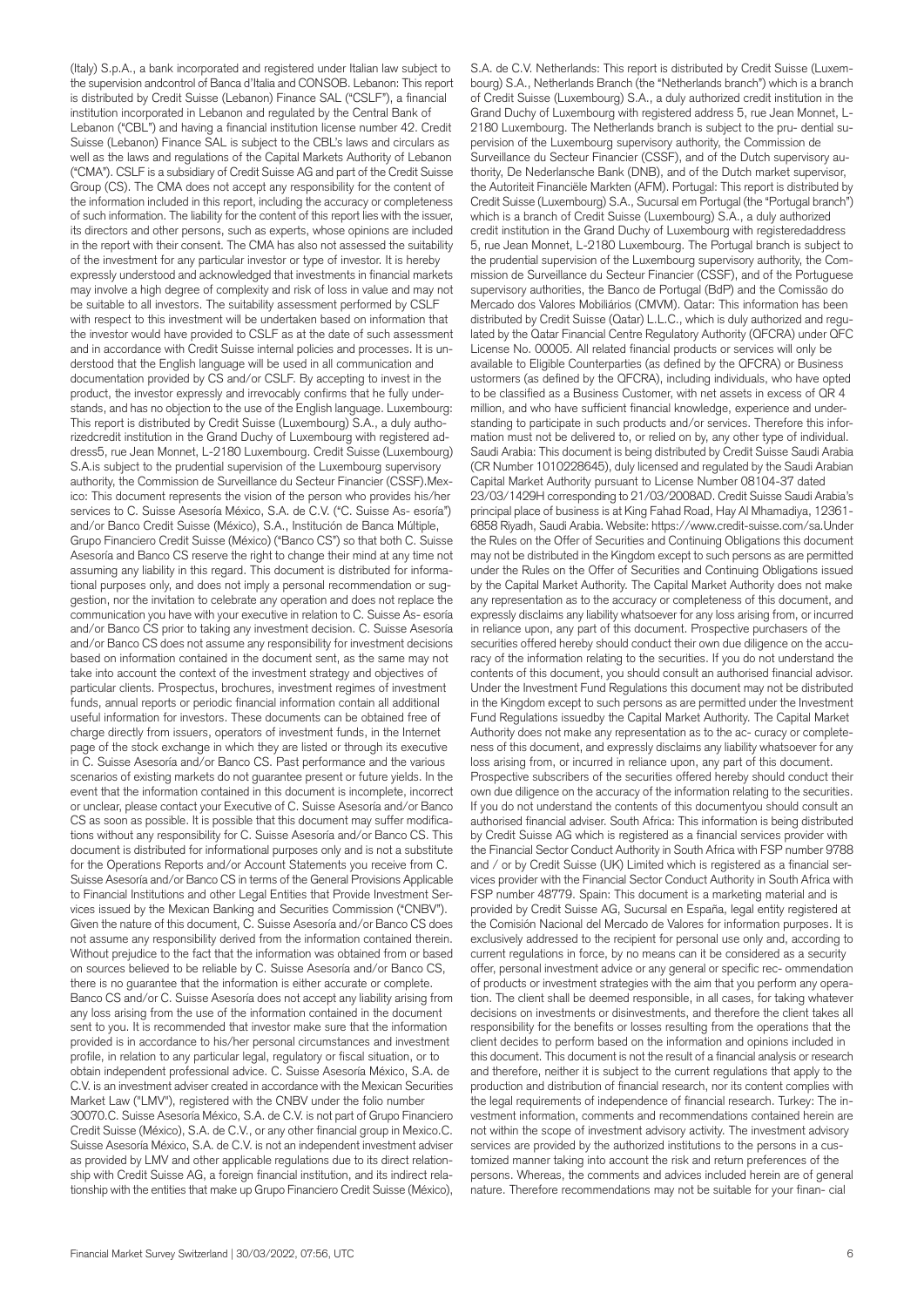status or risk and yield preferences. For this reason, making an investment decision only by relying on the information given herein may not give rise to results that fit your expectations. This report is distributed by Credit Suisse Istanbul Menkul Degerler Anonim Sirketi, regulated by the Capital Markets Board of Turkey, with its registered address at Levazim Mahallesi, Koru Sokak No. 2 Zorlu Center Terasevler No. 61 34340 Besiktas/ Istanbul-Turkey.United Kingdom: This material is distributed by Credit Suisse (UK) Limited.Credit Suisse (UK) Limited, is authorized by the Prudential Regulation Author- ity and regulated by the Financial Conduct Authority and the Prudential Regu- lation Authority. Where this material is distributed into the United Kingdom by an offshore entity not exempted under the Financial Services and Markets Act 2000 (Financial Promotion) Order 2005 the following will apply: To the extent communicated in the United Kingdom ("UK") or capable of having an effect in the UK, this document constitutes a financial promotion which has been approved by Credit Suisse (UK) Limited which is authorized by the Prudential Regulation Authority and regulated by the Financial Conduct Authority and the Prudential Regulation Authority for the conduct of investment business in the UK. The registered address of Credit Suisse (UK) Limited is Five Cabot Square, London, E14 4QR. Please note that the rules under the UK's Financial Services and Markets Act 2000 relating to the protection of retail clients will not be applicable to you and that any potential compensation made available to "eligible claimants" under the UK's Financial Services Compensation Scheme will also not be available to you. Tax treatment depends on the individual circumstances of each client and may be subject to changes in future.

#### **Important regional disclosure information**

Pursuant to CVM Resolution No. 20/2021, of February 25, 2021, the author(s)of the report hereby certify(ies) that the views expressed in this report solelyand exclusively reflect the personal opinions of the author(s) and have beenprepared independently, including with respect to Credit Suisse. Part of theauthor(s)´s compensation is based on various factors, including the total revenuesof Credit Suisse, but no part of the compensation has been, is, or willbe related to the specific recommendations or views expressed in this report.In addition, Credit Suisse declares that: Credit Suisse has provided, and/ormay in the future provide investment banking, brokerage, asset management,commercial banking and other financial services to the subject company/companiesor its affiliates, for which they have received or may receive customaryfees and commissions, and which constituted or may constitute relevant financialor commercial interests in relation to the subject company/companies orthe subject securities.

UNITED STATES: NEITHER THIS REPORT NOR ANY COPY THEREOF MAY BE SENT, TAKEN INTO OR DISTRIBUTED IN THE UNITEDSTATES OR TO ANY US PERSON (within the meaning of Regulation S under the US Securities Act of 1933, as amended).

#### **APAC - IMPORTANT NOTICE**

The information provided herein constitutes marketing material; it is not investment research. For all, except accounts managed by relationship managers and/or investment consultants of Credit Suisse AG, Hong Kong Branch: This material has been prepared by Credit Suisse AG ("Credit Suisse") as general information only. This material is not and does not purport to provide substantive research or analysis and, accordingly, is not investment research or a research recommendation for regulatory purposes. It does not take into account the financial objectives, situation or needs of any person, which are necessary considerations before making any investment decision. The information provided is not intended to provide a sufficient basis on which to make an investment decision and is not a personal recommendation or investment advice. Credit Suisse makes no representation as to the suitability of the products or services specified in this material for any particular investor. It does not constitute an invitation or an offer to any person to subscribe for or purchase any of the products or services specified in this material or to participate in any other transactions. The only legally binding terms are to be found in the applicable product documentation or specific contracts and confirmations prepared by Credit Suisse. For accounts managed by relationship managers and/or investment consultants of Credit Suisse AG, Hong Kong Branch: This material has been prepared by Credit Suisse AG ("Credit Suisse") as general information only. This material is not and does not purport to provide substantive research or analysis and, accordingly, is not investment research for regulatory purposes. It does not take into account the financial objectives, situation or needs of any person, which are necessary considerations before making any investment decision. Credit Suisse makes no representation as to the appropriateness of the products or services specified in this material for any particular investor. It does not constitute an invitation or an offer to any person to subscribe for or purchase any of the products or services specified in this material or to partic-

in the applicable product documentation or specific contracts and confirmations prepared by Credit Suisse. For all: In connection with the products specified in this material, Credit Suisse and/or its affiliates may:(i) have had a previous role in arranging or providing financing to the subject entities;(ii) be a counterparty in any subsequent transaction in connection with the subject entities; or(iii) pay, or may have paid, or receive, or may have received, one-time or recurring remuneration from the entities specified in this material, as part of its/their compensation. These payments may be paid to or received from third parties.Credit Suisse and/or its affiliates (including their respective officers, directors and employees) may be, or may have been, involved in other transactions with the subject entities specified in this material or other parties specified in this material which are not disclosed in this material. Credit Suisse, for itself and on behalf of each of its affiliates, reserves the right to, provide and continue to provide services, and deal and continue to deal with the subject entities of the products specified in this material or other parties in connection with any product specified in this material. Credit Suisse or its affiliates may also hold, or may be holding, trading positions in the share capital of any of the subject entities specified in this material.For all, except accounts managed by relationship managers and/or investment consultants of Credit Suisse AG, Hong Kong Branch: A Credit Suisse affiliate may have acted upon the information and analysis contained in this material before being made available to the recipient. A Credit Suisse affiliate may, to the extent permitted by law, participate or invest in other financing transactions with the issuer of any securities referred to herein, perform services or solicit business from such issuers, or have a position or effect transactions in the securities or options thereof. To the fullest extent permitted by law, Credit Suisse and its affiliates and each of their respective directors, employees and consultants do not accept any liability arising from an error or omission in this material or for any direct, indirect, incidental, specific or consequential loss and/or damage suffered by the recipient of this material or any other person from the use of or reliance on the information set out in this material. None of Credit Suisse or its affiliates (or their respective directors, officers, employees or advisers) makes any warranty or representation as to the accuracy, reliability and/or completeness of the information set out in this material. The information contained in this material has been provided as a general market commentary only and does not constitute any form of regulated financial advice, legal, tax or other regulated service. Observations and views contained in this material may be different from, or inconsistent with, the observations and views of Credit Suisse's Research analysts, other divisions or the proprietary positions of Credit Suisse. Credit Suisse is under no obligation to update, notify or provide any additional information to any person if Credit Suisse becomes aware of any inaccuracy, incompleteness or change in the information contained in the material. To the extent that this material contains statements about future performance, such statements are forward looking and subject to a number of risks and uncertainties. Past performance is not a reliable indicator of future performance.For accounts managed by relationship managers and/or investment consultants of Credit Suisse AG, Hong Kong Branch: A Credit Suisse affiliate may have acted upon the information and analysis contained in this material before being made available to the recipient. A Credit Suisse affiliate may, to the extent permitted by law, participate or invest in other financing transactions with the issuer of any securities referred to herein, perform services or solicit business from such issuers, or have a position or effect transactions in the securities or options thereof. To the fullest extent permitted by law, Credit Suisse and its affiliates and each of their respective directors, employees and consultants do not accept any liability arising from an error or omission in this material or for any direct, indirect, incidental, specific or consequential loss and/or damage uffered by the recipient of this material or any other person from the use of or reliance on the information set out in this material. None of Credit Suisse or its affiliates (or their respective directors, officers, employees or advisers) makes any warranty or representation as to the accuracy, reliability and/ or completeness of the information set out in this material. The information contained in this material has been provided as a general market commentary only and does not constitute any form of legal, tax or other regulated service. Observations and views contained in this material may be different from, or inconsistent with, the observations and views of Credit Suisse's Research analysts, other divisions or the proprietary positions of Credit Suisse. Credit Suisse is under no obligation to update, notify or provide any additional information to any person if Credit Suisse becomes aware of any inaccuracy, incompleteness or change in the information contained in the material. To the extent that this material contains statements about future performance, such statements are forward looking and subject to a number of risks and uncertainties. Past performance is not a reliable indicator of future performance. For all: This material is not directed to, or intended for distribution to or use by, any person or entity who is a citizen or resident of, or is located in, any jurisdiction where such distribution, publication, availability or use would be contrary to applicable law or regulation, or which would subject Credit Suisse and/or

ipate in any other transactions. The only legally binding terms are to be found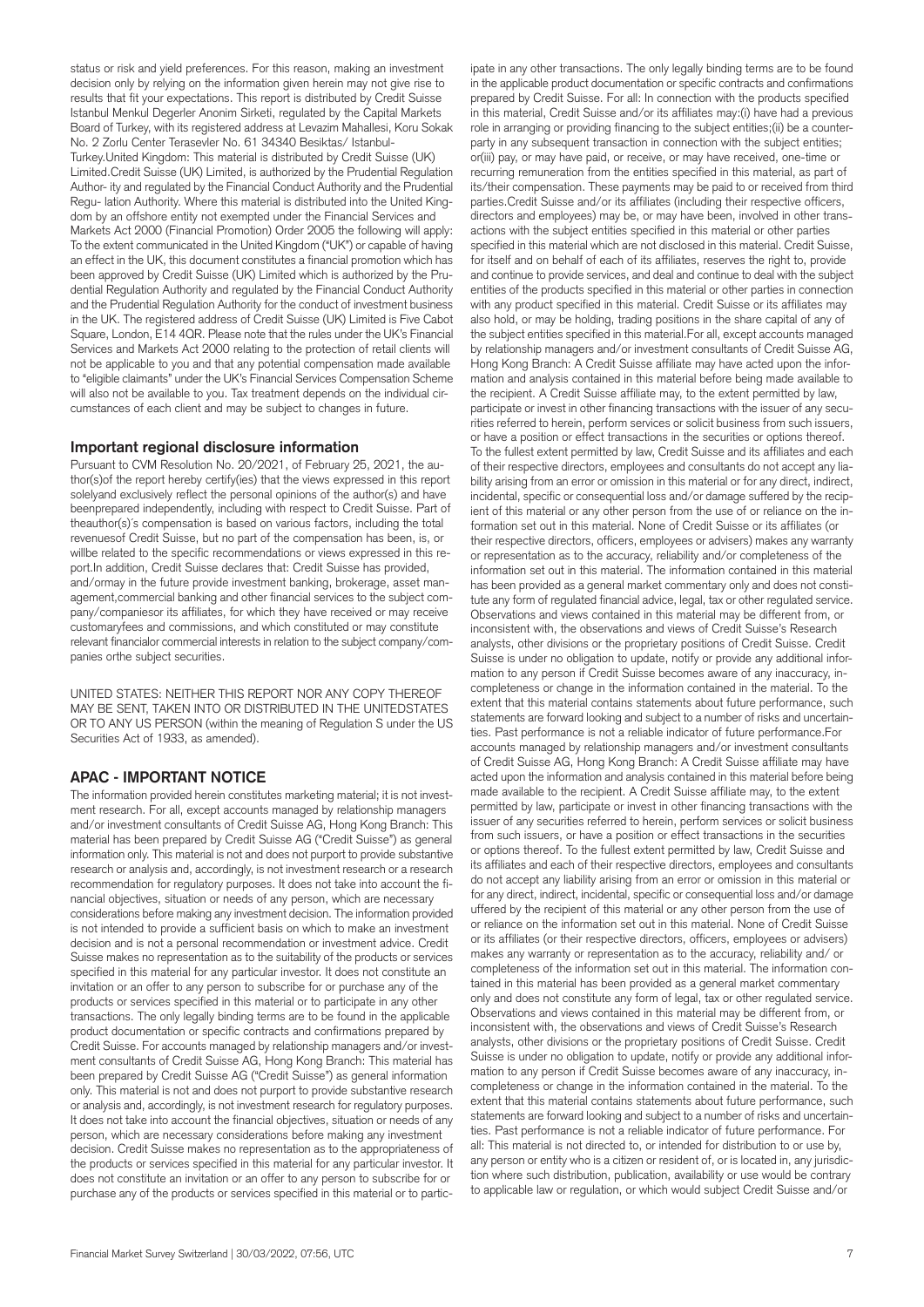its subsidiaries or affiliates to any registration or licensing requirement within such jurisdiction. Materials have been furnished to the recipient and should not be redistributed without the express prior written consent of Credit Suisse. For further information, please contact your Relationship Manager. To the extent that this material contains an appendix comprising research re-ports, the following additional notice applies to such appendix.

#### **ADDITIONAL IMPORTANT NOTICE FOR APPENDIX**

The reports in the Appendix ("Reports") have been authored by members of the Credit Suisse Research department, and the information and opinions expressed therein were as of the date of writing and are subject to change without notice. Views expressed in respect of a particular security in the Reports may be different from, or inconsistent with, the observations and views of the Credit Suisse Research department of the Investment Banking division due to the differences in evaluation criteria. These Reports have been previously published by Credit Suisse Research on the web:Credit Suisse does and seeks to do business with companies covered in its research reports. As a result, investors should be aware that Credit Suisse may have a conflict of interest that could affect the objectivity of these Reports.For all, except accounts managed by relationship managers and/or investment consultants of Credit Suisse AG, Hong Kong Branch: Credit Suisse may not have taken any steps to ensure that the securities referred to in these Reports are suitable for any particular investor. Credit Suisse will not treat recipients of the Reports as its customers by virtue of their receiving the Reports. For accounts managed by relationship managers and/or investment consultants of Credit Suisse AG, Hong Kong Branch: Credit Suisse may not have taken any steps to ensure that the securities referred to in these Reports are appropriate for any particular investor. Credit Suisse will not treat recipients of the Reports as its customers by virtue of their receiving the Reports. For all: For a discussion of the risks of investing in the securities mentioned in the Reports, please refer to the following Internet link:

#### <https://research.credit-suisse.com/riskdisclosure>

For information regarding disclosure information on Credit Suisse Investment Banking rated companies mentioned in this report, please refer to the Investment Banking division disclosure site at:

#### <https://rave.credit-suisse.com/disclosures>

For further information, including disclosures with respect to any other issuers, please refer to the Credit Suisse Global Research Disclosure site at:

#### <https://www.credit-suisse.com/disclosure>

AUSTRALIA This material is distributed in Australia by Credit Suisse AG, Sydney Branch solely for information purposes only to persons who are "wholesale clients" (as defined by section 761G(7) of the Corporations Act). Credit Suisse AG, Sydney Branch does not guarantee the performance of, nor make any assurances with respect to the performance of any financial product referred herein. In Australia, Credit Suisse Group entities, other than Credit Suisse AG, Sydney Branch, are not authorised deposit-taking institutions for the purposes of the Banking Act 1959 (Cth.) and their obligations do not

represent deposits or other liabilities of Credit Suisse AG, Sydney Branch. Credit Suisse AG, Sydney Branch does not guarantee or otherwise provide assurance in respect of the obligations of such Credit Suisse entities or the funds. HONG KONG This material is distributed in Hong Kong by Credit Suisse AG, Hong Kong Branch, an Authorized Institution regulated by the Hong Kong Monetary Authority and a Registered Institution regulated by the Securities and Futures Commission, and was prepared in compliance with section 16 of the "Code of Conduct for Persons Licensed by or Registered with the Securities and Futures Commission". The contents of this material have not been reviewed by any regulatory authority in Hong Kong. You are advised to exercise caution in relation to any offer. If you are in any doubt about any of the contents of this material, you should obtain independent professional advice. No one may have issued or had in its possession for the purposes of issue, or issue or have in its possession for the purposes of issue, whether in Hong Kong or elsewhere, any advertisement, invitation or material relating to this product, which is directed at, or the contents of which are likely to be accessed or read by, the public of Hong Kong (except if permitted to do so under the securities laws of Hong Kong) other than where this product is or is intended to be disposed of only to persons outside Hong Kong or only to "professional investors" as defined in the Securities and Futures Ordinance (Cap. 571) of Hong Kong and any rules made thereunder. SINGAPORE: This material is distributed in Singapore by Credit Suisse AG, Singapore Branch, which is licensed by the Monetary Authority of Singapore under the Banking Act (Cap. 19) to carry on banking business. This report has been prepared and issued for distribution in Singapore to institutional investors, accredited investors and expert investors (each as defined under the Financial Advisers Regulations ("FAR")) only. Credit Suisse AG, Singapore Branch may distribute reports produced by its foreign entities or affiliates pursuant to an arrangement under Regulation 32C of the FAR. Singapore recipients should contact Credit Suisse AG, Singapore Branch at +65-6212-2000 for matters arising from, or in connection with, this report. By virtue of your status as an institutional investor, accredited investor or expert investor, Credit Suisse AG, Singapore Branch is exempted from complying with certain requirements under the Financial Advis-ers Act, Chapter 110 of Singapore (the "FAA"), the FAR and the relevant Notices and Guidelines issued thereunder, in respect of any financial advisory service which Credit Suisse AG, Singapore branch may provide to you. These include exemptions from complying with:i) Section 25 of the FAA (pursuant to Regulation 33(1) of the FARii) Section 27 of the FAA (pursuant to Regulation 34(1) of the FAR); and iii) Section 36 of the FAA (pursuant to Regulation 35(1) of the FAR).Singapore recipients should contact Credit Suisse AG, Singapore Branch for any matters arising from, or in connection with, this material. If you have any queries/objections relating to the receipt of ma-keting materials from us, please contact our Data Protection Officer at [datapro- tectionofficer.pb@credit-su](mailto:datapro-tectionofficer.pb@credit-su)[isse.com](https://isse.com) (for Credit Suisse AG, HK Branch) or [PDPO.SGD@credit-suisse.com](mailto:PDPO.SGD@credit-suisse.com) (for Credit Suisse AG, SG Branch) or [csau.privacyofficer@credit-suisse.com](mailto:csau.privacyofficer@credit-suisse.com) (for Credit Suisse AG, Sydney Branch).(for Credit Suisse AG, HK Branch) or [PDPO.SGD@credit-suisse.com](mailto:PDPO.SGD@credit-suisse.com) (for Credit Suisse AG, SG Branch) or [csau.privacyofficer@credit-suisse.com](mailto:csau.privacyofficer@credit-suisse.com) (for Credit Suisse AG, Sydney Branch).The entire contents of this document are protected by copyright law (all rights reserved). This document or any part thereof may not be reproduced, transmit- ted (electronically or otherwise), altered or used for public or commercialpurposes, without the prior written permission of Credit Suisse. © 2022, Credit Suisse Group AG and/or its affiliates. All rights reserved. Credit Suisse AG (Unique Entity Number in Singapore: S73FC2261L) is incorporated in Switzerland with limited liability.

22C014A\_IS